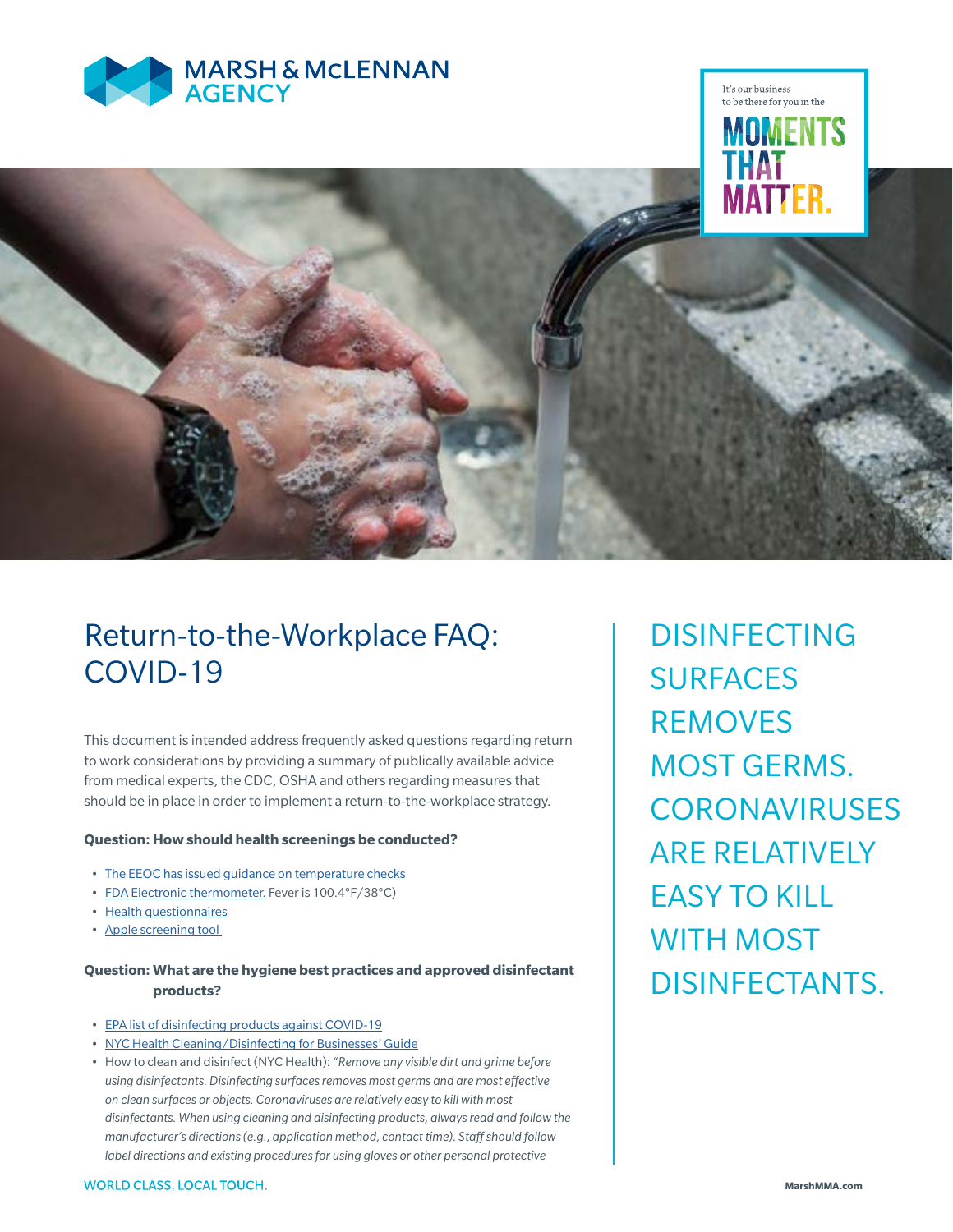*equipment (PPE). When used, gloves should be discarded after each cleaning."*

- All frequently touched surfaces in the workplace, such as workstations, keyboards, telephones, handrails, and doorknobs should be routinely cleaned and disinfected. And the following items should be available to aid in controlling the spread of the COVID-19 virus:
	- o Tissues and no-touch disposal receptacles.
	- o Disposable wipes for disinfecting commonly used surfaces.
	- o Soap and water for hand washing as well as the cleaning of surfaces, tools, and equipment.
	- o Alcohol-based hand sanitizer that is at least 60% alcohol. If hands are visibly dirty, soap and water should be chosen over hand sanitizer.
	- o Posters and other information that encourage hand hygiene to help stop the spread of COVID-19 in our workplace.

## **Question: How can we ensure employee personal information remains private when conducting health screenings?**

- SHRM sample policies
- Federal OSHA recordkeeping requirements

#### **Question: How should tools and equipment be cleaned properly?**

- Focus on the areas that are touched by employees frequently throughout the day
- CDC "Cleaning and Disinfecting Your Facility"

#### **Question: How can our business plan for and respond to the coronavirus?**

• CDC Interim Guidance

#### **Question: What happens if an employee becomes sick at work?**

- Employees who have symptoms (i.e., fever, cough, or shortness of breath) should notify their supervisor that they are ill and stay home.
- Employees who appear to have symptoms (i.e., fever, cough, or shortness of breath) upon arrival at work or who become sick during the day should be sent home.
- Employees who are ill should be encouraged to follow the steps listed below recommended by the CDC:
	- o Stay at home, get rest, stay hydrated.
	- o Communicate with their healthcare provider.
	- o Be sure to get care if they have trouble breathing or if they think it is an emergency.
	- o Employees should not return to the workplace until the criteria to discontinue isolation are met in accordance with healthcare providers, state and local health departments, and company policy.
- Employees who are well but who have a sick family member at home who has been diagnosed with COVID-19 should notify their supervisor and maintain quarantine in accordance with healthcare providers, state and local health departments and company policy.
- EEOC Employer Rights

## **Question: What do we do if an employee tests positive for COVID-19?**

- Direct the diagnosed employee not to return to the workplace and to seek appropriate medical care.
- Identify all employees who may have come into close contact with the diagnosed employee while at the workplace.
	- o The CDC defines "close contact" as being approximately six feet from an infected person for more than a 10-minute period. Close contact also includes instances

Employees who are well but who have a sick family member at home who has been diagnosed with COVID-19 should notify their supervisor and maintain quarantine.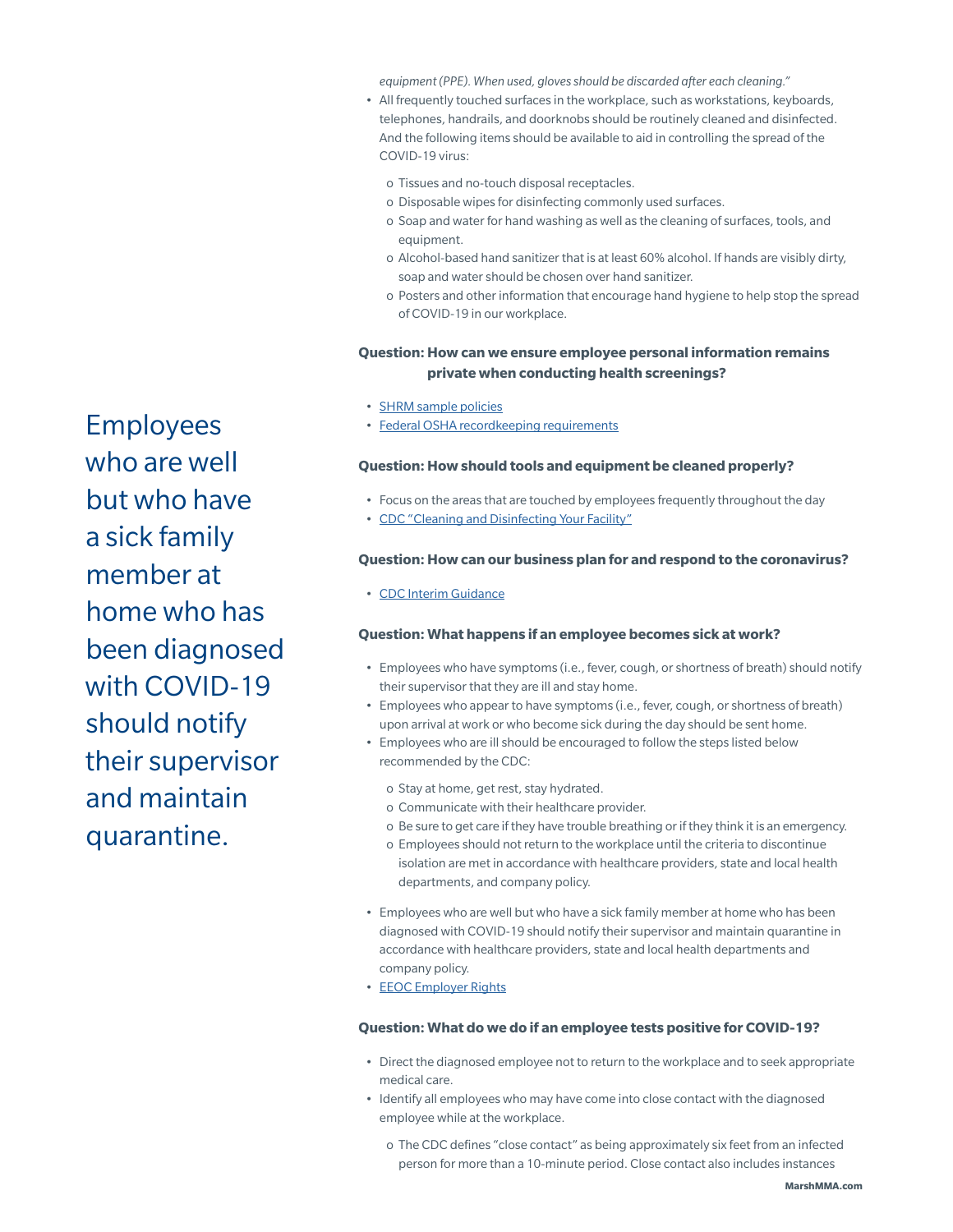where there is direct contact with infectious secretions. Close contact generally does not include brief interactions, such as walking past a person.

- Human Resources should reach out to the diagnosed employee to identify who they felt they may have been in close contact with at work.
- The identity of the diagnosed employee should be kept confidential. Discrete knowledge of the employee's identity may be needed to identify and notify impacted employees.

## **Question: How can we maintain physical distancing?**

- Staggered work shifts if possible
- Limit amount of employees in breakrooms, restrooms, lunchrooms, meeting rooms, etc.
- CDC Social Distancing
- Follow the policies and procedures in place related to illness, cleaning and disinfecting, as well as work meetings and travel.
- Employees should wash their hands often with soap and water for at least 20 seconds. (Use hand sanitizer with at least 60% alcohol if soap and water are not available.)
- Employees should remember to avoid touching their eyes, nose, and mouth with unwashed hands.
- Employees should cover their mouth and nose with a tissue when coughing or sneezing or use the inside of their elbow. Used tissues should be thrown in the trash and the individual should immediately wash hands with soap and water for at least 20 seconds. (If soap and water are not available, use hand sanitizer containing at least 60% alcohol.)
- Frequently touched objects and surfaces such as workstations, keyboards, telephones, handrails, and doorknobs should be cleaned frequently. Dirty surfaces can be cleaned with soap and water prior to disinfection.
- Individuals should avoid using other individual's desks, offices, or other work tools and equipment, whenever possible. If necessary, clean and disinfect them before and after use.
- Practice social distancing by avoiding large gatherings and maintaining distance (approximately 6 feet or 2 meters) from others when possible. Strategies that may facilitate social distancing include:
	- o Implementation of flexible worksites (e.g., remote work)
	- o Implementation of flexible work hours (e.g., staggered shifts)
	- o Increasing physical space between employees at the worksite
	- o Increasing physical space between employees and customers (e.g., drive through, partitions)
	- o Implementation of flexible meeting and travel options (e.g., postpone non-essential meetings or events)
	- o Downsizing operations
	- o Delivering services remotely (e.g. phone, video, or web)
	- o Delivering products through curbside pick-up or delivery

#### **Question: How do we deal with the growing anxiety staff may have?**

- CDC Stress and Coping
- Consider offering childcare support and/or resources to employees
- Offer financial assistance
- MMA Employee Resource Guide
- MMA Financial Wellness Resources included Budget Friendly Activities, Stimulus Check Strategies, and more found on the MMA Coronavirus Resource Page

#### **Question: What are employee's responsibilities when returning to the workplace?**

- All employees should follow established CDC preventative procedures for preventing the spread of the COVID-19 virus.
- Employees should report any potential occupational exposure to the COVID-19 virus to management, human resources or their operations manager.
- Employees should be strongly encouraged to, inform their physician of any signs or symptoms of the COVID-19 virus and follow their healthcare provider's instructions.

Practice social distancing by avoiding large gatherings and maintaining distance from others when possible.